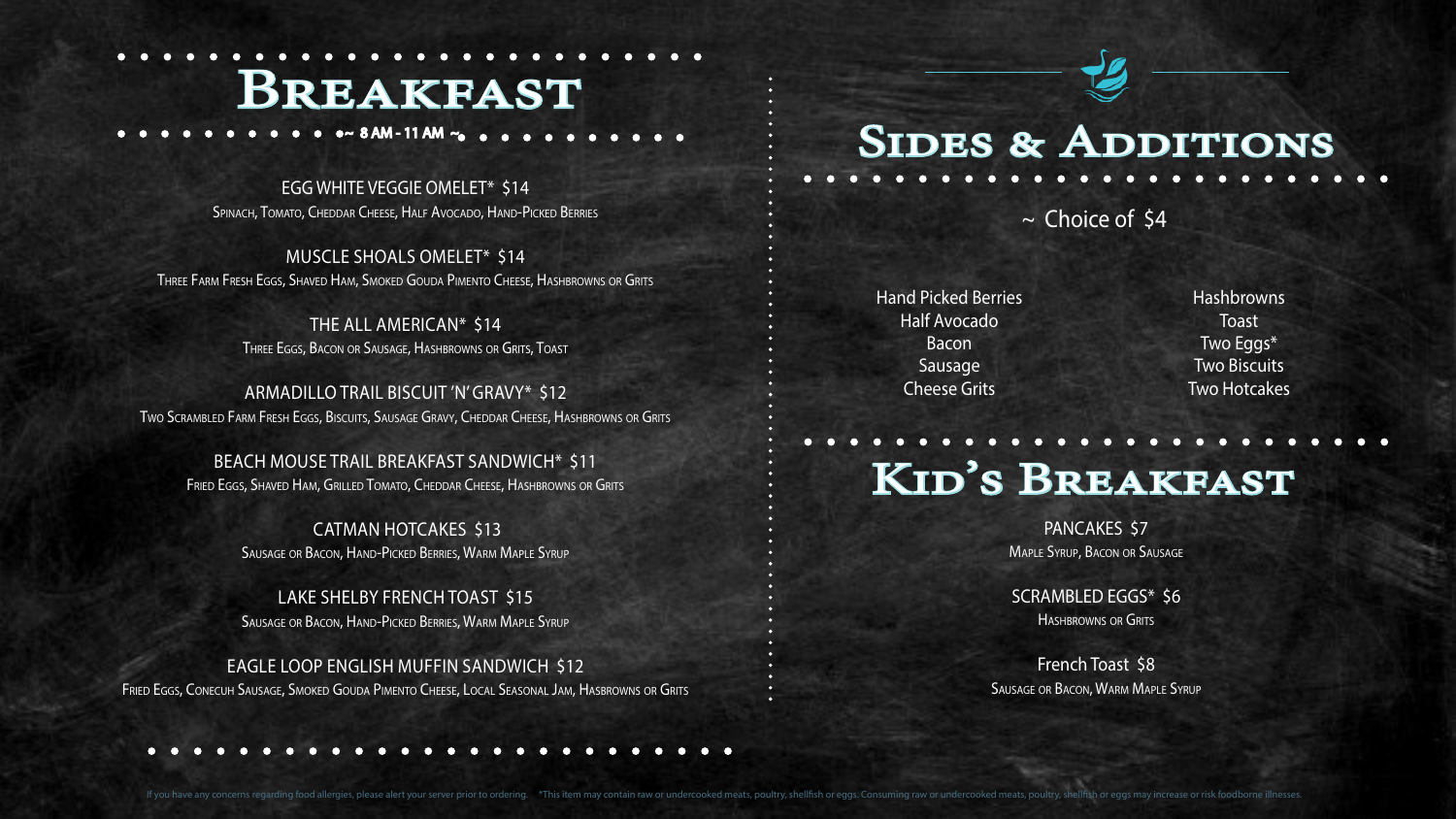#### BRUSSELS SPROUTS.......................................................................8 Flash Fried, Horseradish Cream

CHICKEN WINGS...........................................................................13 **SWEET CHILI SMOKED BUFFALO SAUCE** 

MAC & CHEESE.................................................................................8 Cavatappi, Classic Cheese Sauce

O-Rings..................................................................................9 BACON-TOMATO AIOLI

DIP TRIO\*.........................................................................................14 Sweet Onion, Smoked Tuna Dip, Red pepper Hummus, Toasted Pita & Chips

#### RATTLESNAKE RIDGE SALAD ................................................13 **SALADS**

BBQ PULLED PORK…...........................15 PULLED PORK, BBQ SAUCE, COLESLAW, **BRIOCHE** 

> **GRILLED CHEESE** Chicken Fingers\* Cheeseburger\*

 $\sim$  Choice OF  $\sim$ 

noice OF

 $\boldsymbol{\omega}$ 



All Sandwiches Served with House Made Chips

CHICKEN SANDWICH\* ........................15 GRILLED OR FRIED CHICKEN, B&B PICKLES, ROASTED TOMATO, MAYONNAISE, BRIOCHE BUN

CLASSIC CLUB ........................................14 TURKEY, HAM, BACON, AMERICAN CHEESE, LETTUCE, TOMATO, LOCAL HONEY MUS-TARD, WHEAT BREAD

BLT ….........................................................12 DOUBLE SMOKED BACON, LETTUCE, TOMATO, BACON AIOLI, TEXAS TOAST

- ARUGULA, QUINOA, CORN, CILANTRO, BLACK BEAN, COTIJA,
- AVOCADO, CHILI LIME VINAIGRETTE, MASA CHIPS
- ECO SALAD ...................................................................................12 GREENS, CUCUMBER, TOMATOES, ALMONDS, CHEDDAR, HERB VINAIGRETTE, TOASTED BREAD SPINACH SALAD….................................................................... 14 CRISPY ONION, TOMATO, HERB VINAIGRETTE, TOASTED BREAD CAESAR SALAD…...................................................................... 11 ADD.......3 HALF AVOCADO CRISPY BRUSSELS ADD.......5 **HUMMUS** GRILLED CHICKEN\* ADD.......8 TUNA DIP\* GRILLED SHRIMP\*
- CLASSIC CAESAR SALAD, PARMESAN CHEESE, HERB CROUTON •
- MIDDLE LAKE DOUBLE BURGER\*..............................................................................................16 TWO GRILLED PATTIES, BACON-TOMATO JAM, CHEDDAR, LETTUCE, BRIOCHE BUN
- MUSHROOM SWISS DOUBLE BURGER…............................................................................... 15 TWO GRILLED PATTIES, CRIMINI MUSHROOM, BACON, SWISS CHEESE, LETTUCE, BRIOCHE BUN

BBQ BRISKET …......................................17 SLICED BRISKET, BBQ SAUCE, PICKLED RED ONION, BRIOCHE

SERVED WITH CHIPS & DRINK ... 8

ALL WRAPS SERVED WITH HOUSE MADE CHIPS

- BUFFALO CHICKEN ............................... 16 BUFFALO CHICKEN, ROMAINE LETTUCE, TOMATO
- SPICY SHRIMP ........................................ 17 SWEET CHILI GRILLED SHRIMP, ROMAINE LETTUCE, ROASTED TOMATO
- SMOKED TUNA .................................... 17 SMOKED TUNA DIP, ROMAINE LETTUCE, RED ONION
- CHICKEN CAESAR .............................. 16 GRILLED CHICKEN, ROMAINE LETTUCE, PARMESAN CHEESE, CAESAR DRESSING

. . . . . . . . . . . . .

#### ALL WRAPS ON SUNDRIED TOMATO Wraps

BBQ PORK DOUBLE BURGER …................................................................................................. 22 TWO GRILLED PATTIES, PULLED PORK, BBQ SAUCE, CRISPY ONION, BRIOCHE BUN

#### SPECIAL MENU REQUEST: SPLIT PLATE CHARGE ... 2

If you have any concerns regarding food allergies, please alert your server prior to ordering. \*This item may contain raw or undercooked meats, poultry, shellfish or eggs. Consuming raw or undercooked meats, poultry, shell

ALL BURGERS SERVED WITH HOUSE MADE CHIPS

 $\overline{E}$ 

SERV

GERS

**WITH** 

**HOUSE MADE** 

**BURGERS** 

Ü

 $\mathbf{\underline{\alpha}}$ 

മ്മ

**SD** 

ER

8 EACH

4 EACH

**BLUE BERRY CHEESECAKE** Caramel Apple **RED VELVET** PEANUT BUTTER CHOCOLATE CRUNCH Giant Vanilla Ice Cream Sandwich Strawberry Shortcake Bar Orange Blossom Bar Cookies & Cream Cone

SALAD TOPPERS



## Sweet Jars' & Grabs"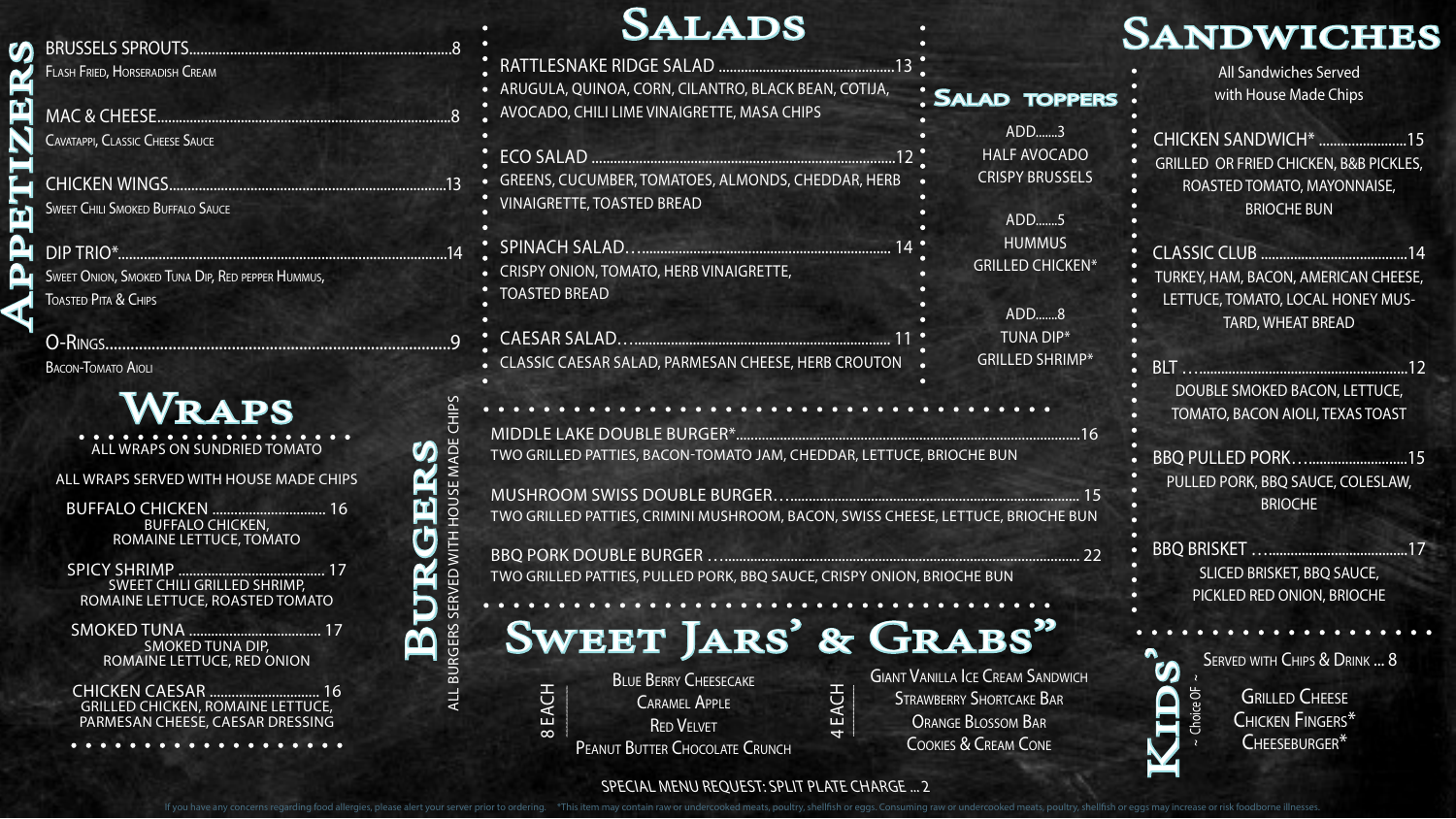BRUSSELS SPROUTS.......................................................................8 Flash Fried, Horseradish Cream

CHICKEN WINGS...........................................................................13 **SWEET CHILI SMOKED BUFFALO SAUCE** 

MAC & CHEESE.................................................................................8 Cavatappi, Classic Cheese Sauce

O-Rings..................................................................................9 BACON-TOMATO AIOLI

### **ENTREES**

DIP TRIO\*.........................................................................................14 Sweet Onion, Smoked Tuna Dip, Red pepper Hummus, Toasted Pita & Chips

> BBQ PULLED PORK ............................... 15 PULLED PORK, BBQ SAUCE, COLESLAW, **BRIOCHE**

> > GRILLED CHEESE Chicken Fingers\* Cheeseburger\*

 $\sim$  Choice OF  $\sim$ 

Choice OF

All Sandwiches Served with House Made Chips

CHICKEN SANDWICH\* .........................14 GRILLED OR FRIED CHICKEN, B&B PICKLES, ROASTED TOMATO, MAYONNAISE, BRIOCHE BUN

# Appetizers  $\mathcal{C}\cap$

CLASSIC CLUB .........................................14 TURKEY, HAM, BACON, AMERICAN CHEESE, LETTUCE, TOMATO, LOCAL HONEY MUS-TARD, WHEAT BREAD

Caramel Apple **RED VELVET** PEANUT BUTTER CHOCOLATE CRUNCH BLT ............................................................. 12 DOUBLE SMOKED BACON, LETTUCE, TOMATO, BACON AIOLI, TEXAS TOAST

BBQ BRISKET ........................................... 17 SLICED BRISKET, BBQ SAUCE, PICKLED RED ONION, BRIOCHE

SERVED WITH CHIPS & DRINK ... 8

RATTLESNAKE RIDGE SALAD ................................................13 ARUGULA, QUINOA, CORN, CILANTRO, BLACK BEAN, COTIJA, AVOCADO, CHILI LIME VINAIGRETTE, MASA CHIPS ECO SALAD ...................................................................................12 GREENS, CUCUMBER, TOMATOES, ALMONDS, CHEDDAR, HERB VINAIGRETTE, TOASTED BREAD SPINACH SALAD….................................................................... 14 CRISPY ONION,TOMATO, HERB VINAIGRETTE, TOASTED BREAD CAESAR SALAD…...................................................................... 11 CLASSIC CAESAR SALAD, PARMESAN CHEESE, HERB CROUTON ADD.......3 HALF AVOCADO CRISPY BRUSSELS ADD.......5 **HUMMUS** GRILLED CHICKEN\* ADD.......8 TUNA DIP\* GRILLED SHRIMP\* Sallad toppers

LOWCOUNTRY BOIL\* ............................. 26 1/2 LB GULF SHRIMP, CONECUH SAUSAGE, RED POTATO, COUNTY CORN, COCKTAIL SAUCE & DRAWN BUTTER

GRILLED CHICKEN THIGHS ..................... 21 HERBED BASMATI RICE, FOREST MUSHROOMS, BABY ARUGULA, CHIMICHURRI

BBQ PLATE ................................................. 22 1/2 LB. SMOKED SLICED BRISKET, STEAMED CORN, COLESLAW, WHITE BREAD, SWEET HICKORY BBQ SAUCE

**SALADS** 

MIDDLE LAKE DOUBLE BURGER\*..................................................................................................16 TWO GRILLED PATTIES, BACON-TOMATO JAM, CHEDDAR, LETTUCE, BRIOCHE BUN MUSHROOM SWISS DOUBLE BURGER….................................................................................. 15

TWO GRILLED PATTIES, CRIMINI MUSHROOM, BACON, SWISS CHEESE, LETTUCE, BRIOCHE BUN

BBQ PORK DOUBLE BURGER …..................................................................................................... 22 TWO GRILLED PATTIES, PULLED PORK, BBQ SAUCE, CRISPY ONION, BRIOCHE BUN

SPECIAL MENU REQUEST: SPLIT PLATE CHARGE ... 2

If you have any concerns regarding food allergies, please alert your server prior to ordering. \*This item may contain raw or undercooked meats, poultry, shellfish or eggs. Consuming raw or undercooked meats, poultry, shell

ALL BURGERS SERVED WITH HOUSE MADE CHIPS

ED WITH

**SERV** 

**GERS** 

**HOUSE MADE** 

**BURGERS** 

 $\Omega$ 

 $\boldsymbol{\omega}$ 

 ${\bf \underline{\alpha}}$ 

<u>ічі</u>

#### **SANDWICHES**

Kids'



Strawberry Shortcake Bar Orange Blossom Bar Cookies & Cream Cone

FIRESIDE S'MORES KIT

E S'MORES